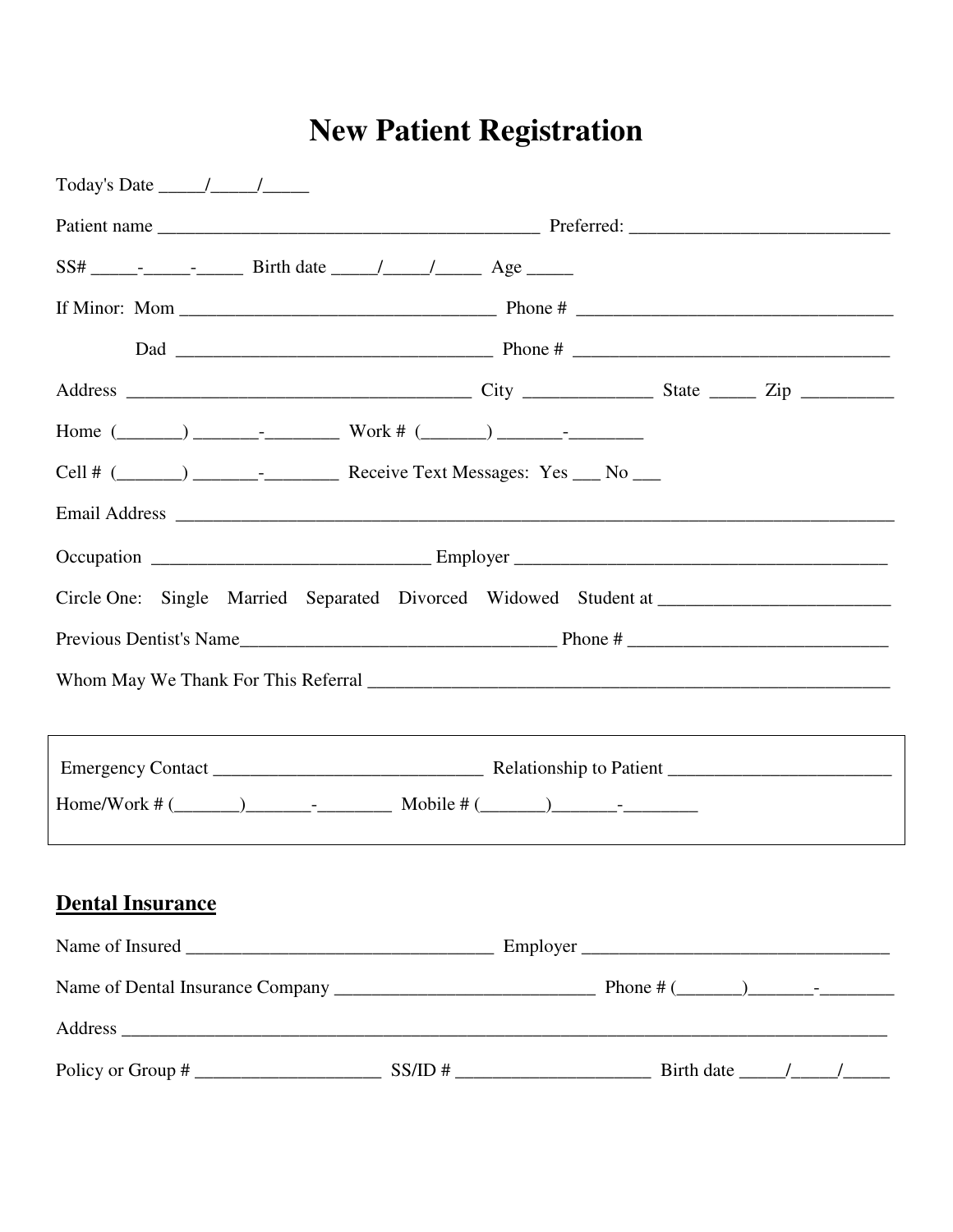| Physician's Name                                                                                    |                                            |  |                                                    |  |  |
|-----------------------------------------------------------------------------------------------------|--------------------------------------------|--|----------------------------------------------------|--|--|
| Address                                                                                             |                                            |  |                                                    |  |  |
|                                                                                                     |                                            |  |                                                    |  |  |
|                                                                                                     |                                            |  |                                                    |  |  |
|                                                                                                     |                                            |  |                                                    |  |  |
|                                                                                                     |                                            |  |                                                    |  |  |
| If yes, please list:                                                                                |                                            |  | <u> 1980 - Jan James, martin amerikan basar da</u> |  |  |
| 7. Indicate which of the following you have had or have present. Circle "yes" or "no" to each item. |                                            |  |                                                    |  |  |
| Heart Failure  YES NO                                                                               |                                            |  |                                                    |  |  |
| Heart Disease or Attack  YES NO                                                                     | Artificial Joints (hip, knee, ect.) YES NO |  |                                                    |  |  |
| Angina Pectoris  YES NO                                                                             |                                            |  |                                                    |  |  |
| Congenital Heart Disease  YES NO                                                                    |                                            |  |                                                    |  |  |
| Heart Murmur  YES NO                                                                                |                                            |  |                                                    |  |  |
| High Blood Pressure  YES NO                                                                         | Thyroid Problems  YES NO                   |  | Cold Sores/Fever Blisters  YES NO                  |  |  |
| Arteriosclerosis  YES NO                                                                            |                                            |  |                                                    |  |  |
| Mitral Valve Prolapse  YES NO                                                                       |                                            |  |                                                    |  |  |
|                                                                                                     |                                            |  |                                                    |  |  |
| Heart Pacemaker  YES NO                                                                             |                                            |  |                                                    |  |  |
| Heart Surgery  YES NO                                                                               |                                            |  |                                                    |  |  |
| Rheumatic Fever  YES NO                                                                             |                                            |  |                                                    |  |  |
|                                                                                                     |                                            |  |                                                    |  |  |
| Rheumatism  YES NO                                                                                  |                                            |  |                                                    |  |  |
| Pain in Jaw Joints  YES NO                                                                          |                                            |  | Fainting or Dizzy Spells  YES NO                   |  |  |
| Cortisone Medicine  YES NO                                                                          |                                            |  |                                                    |  |  |
| Drug Addiction  YES NO                                                                              |                                            |  | Psychiatric Treatment  YES NO                      |  |  |
| 8. When you walk up stairs or take a walk, do you ever have to stop because of pain in your chest,  |                                            |  |                                                    |  |  |
|                                                                                                     |                                            |  |                                                    |  |  |
|                                                                                                     |                                            |  |                                                    |  |  |
|                                                                                                     |                                            |  |                                                    |  |  |
|                                                                                                     |                                            |  |                                                    |  |  |
|                                                                                                     |                                            |  |                                                    |  |  |
|                                                                                                     |                                            |  |                                                    |  |  |
|                                                                                                     |                                            |  |                                                    |  |  |
|                                                                                                     |                                            |  |                                                    |  |  |
| If yes please list: _                                                                               |                                            |  |                                                    |  |  |
| <b>FOR WOMEN ONLY:</b>                                                                              |                                            |  |                                                    |  |  |
|                                                                                                     |                                            |  |                                                    |  |  |
|                                                                                                     |                                            |  |                                                    |  |  |

I understand the above information is necessary to provide me with dental care in a safe and efficient manner. I have answered all questions truthfully and to the best of my knowledge.

I authorize Dr. Grigsby and his assistant to perform diagnostic procedures and treatment as may be necessary for proper dental care.

I authorize release of any information concerning my (or my child's) health/dental care, advice and treatment provided for the purpose of evaluating and administering claims for insurance benefits and the payment of insurance benefits directly to the doctor, otherwise payable to me. I understa responsibility for payment for Dental Services provided in this office for myself or my dependants is mine, due and payable at the time services are rendered unless financial arrangements have been made. I further understand that a 1 1/2% finance charge (18% **balance over 60 days.** In the event of default I (We) promise to pay legal interest on the indebtedness, together with such collection costs and reasonable attorney fees as may be required to effect collections of this note. Patient Signature \_\_\_\_\_\_\_\_\_\_\_\_\_\_\_\_\_\_\_\_\_\_\_\_\_\_\_\_\_\_\_\_\_\_\_\_\_\_\_\_\_\_\_\_\_\_\_\_\_\_ fees be required \_\_\_\_\_\_\_\_\_\_\_\_\_\_\_\_\_\_\_\_\_\_\_\_\_\_\_\_\_\_\_\_\_\_\_\_\_\_ Date \_\_\_\_\_/\_\_\_\_\_/\_\_\_\_\_ balance over 60 days. In the event of default I (We) promise to pay legal interest on the indebtedness, together with such collection costs and reasonable attorney fees as may be required to effect collections of this note d the above information is necessary to provide me with dental care in a safe and efficient manner. I have answered all questions<br>and to the best of my knowledge.<br>Dr. Grigsby and his assistant to perform diagnostic procedu understand that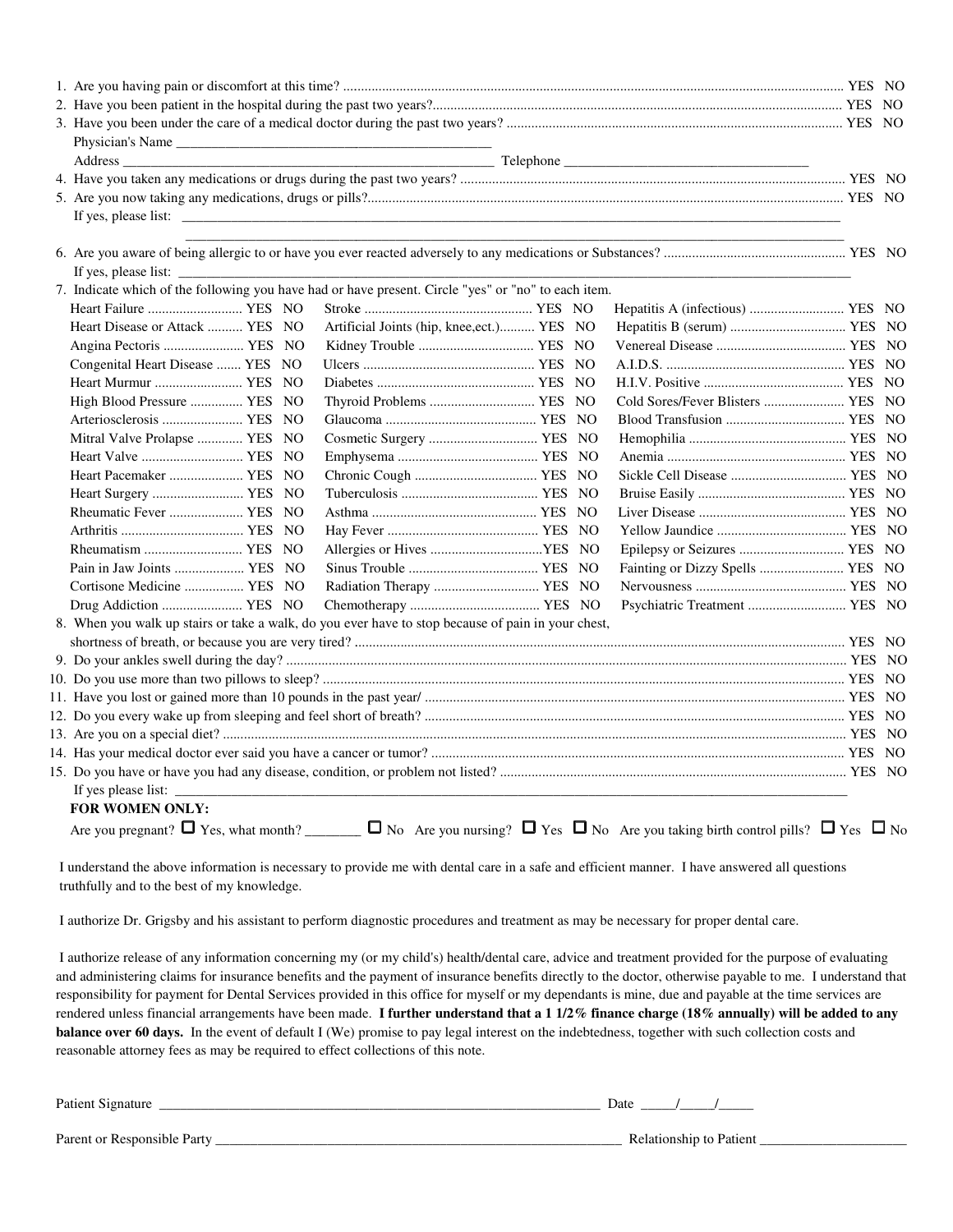# **Louis Grigsby, DDS 7424 Greenville Ave, Suite 111 Dallas, TX 75231**

## ACKNOWLEDGEMENT OF RECEIPT OF NOTICE OF PRIVACY PRACTICES

\*\*You May Refuse to Sign This Acknowledgement\*\*

I, **I**, **I** and the received a copy of this office's Notice of Privacy Practices.

Signature\_\_\_\_\_\_\_\_\_\_\_\_\_\_\_\_\_\_\_\_\_\_\_\_\_\_\_\_\_\_\_\_\_\_\_\_\_\_\_\_\_\_\_\_\_\_ Date \_\_\_\_\_/\_\_\_\_\_/\_\_\_\_\_

#### **FOR OFFICE USE ONLY**

**We attempted to obtain written acknowledgement of receipt of our Notice of Privacy, but acknowledgement could not be obtained because**

**\_\_\_\_ Individual refused to sign**

**Other Please Specify\_ \_\_\_\_ Communication barriers prohibited obtaining the acknowledgement** 

**\_\_\_\_ An Emergency situation prevented us from obtaining acknowledgement** 

## **CONSENT FOR USE AND DISCLOSURE OF HEALTH INFORMATION**

## **TO THE PATIENT-PLEASE READ THE FOLLOWING STATEMENT CAREFULLY**

Purpose of Consent: By signing this form, you will consent to our use and disclosure of your protected health information to carry out treatment, payment activities, and healthcare options.

**Notice of Privacy Practices:** You have the right to read our Notice of Privacy Practices before you decide whether to sign this consent. Our Notice provides a description of our treatment, payment activities, and healthcare operations, of the uses and disclosures we may your protected health information, and of other important matters about your protected health information. A copy of our Notice accompanies this consent. We encourage you to read it carefully and completely before signing this consent.

We reserve the right to change our privacy practices as described in our Notice of Privacy Practices. If we ever change our privacy practices, we will issue a revised Notice of Privacy Practices, which will contain the change.

## **SIGNATURE**

I have had full opportunity to read and consider the contents of this Consent form and Notice of Privacy Practices. I understand that, by signing this Consent form, I am giving my consent to your use and disclosure of my protected health information to carry out treatment, payment activities and health care operations. I give the following person (s) authorization to obtain information about me.

|                                                                                                                                      | Date / / |  |  |  |  |  |  |
|--------------------------------------------------------------------------------------------------------------------------------------|----------|--|--|--|--|--|--|
| If this is signed by a personal representative on behalf of the Patient, complete the following:<br>Borsonal Bonroscontativols Namou |          |  |  |  |  |  |  |

Personal Representative's Name: \_\_\_\_\_\_\_\_\_\_\_\_\_\_\_\_\_\_\_\_\_\_\_\_\_\_\_\_\_\_\_\_\_\_\_\_\_\_\_\_ Relationship to Patient: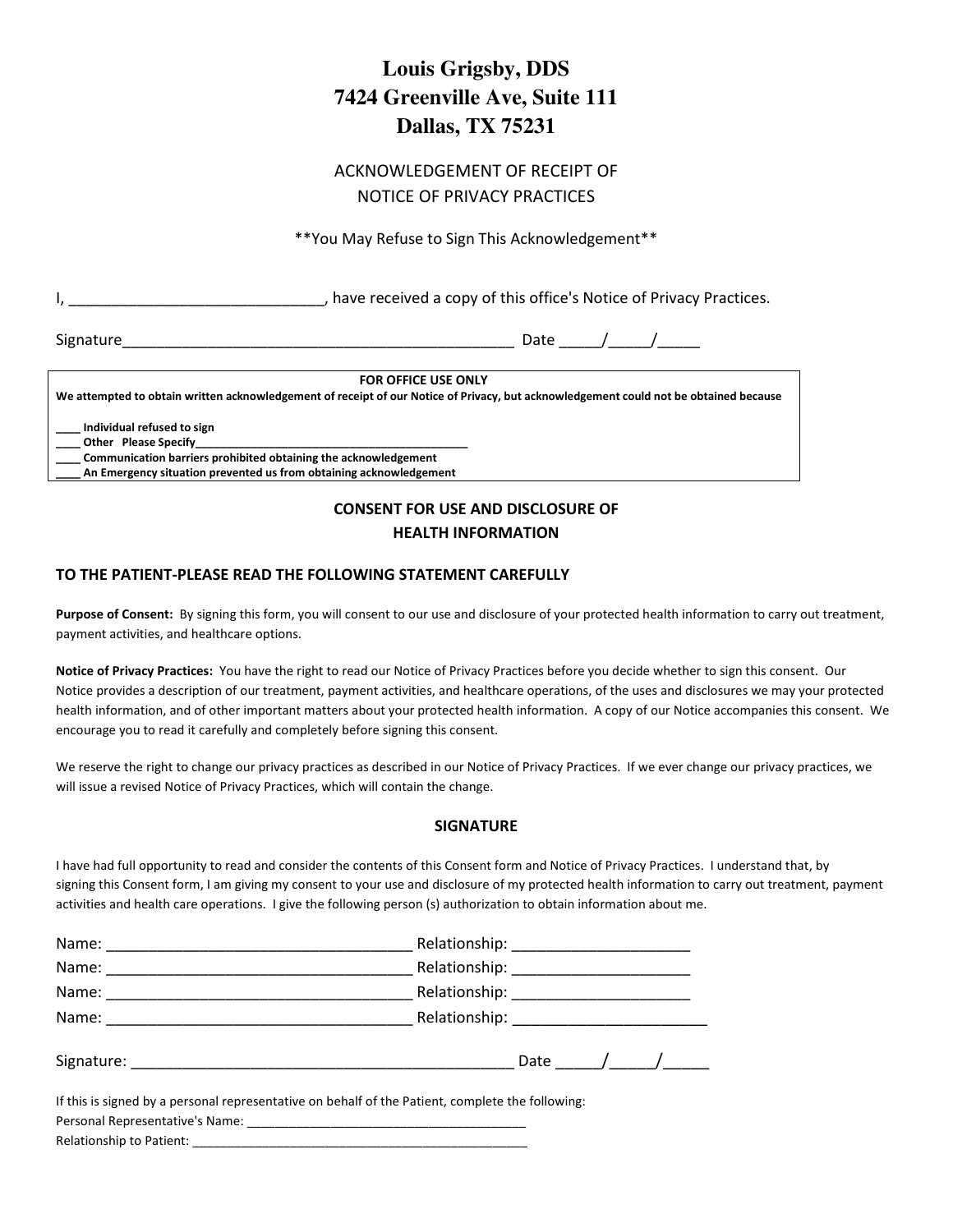## **Louis Grigsby, DDS 7424 Greenville Ave, Suite 111 Dallas, TX 75231**

## **\_\_\_\_\_\_\_\_\_\_\_\_\_\_\_\_\_\_\_\_\_\_\_\_\_\_\_\_\_\_\_\_\_\_\_\_\_\_\_\_\_\_\_\_\_\_\_\_\_\_\_\_\_\_\_\_\_\_\_\_\_\_\_\_\_\_\_\_\_\_\_\_\_\_\_\_\_\_\_\_\_\_\_\_\_\_\_\_\_\_\_\_\_\_\_\_\_\_\_\_\_\_\_\_\_\_\_\_\_\_\_\_\_\_\_\_\_\_\_\_\_\_\_\_\_\_\_\_\_\_\_ Notice Of Privacy Practices \_\_\_\_\_\_\_\_\_\_\_\_\_\_\_\_\_\_\_\_\_\_\_\_\_\_\_\_\_\_\_\_\_\_\_\_\_\_\_\_\_\_\_\_\_\_\_\_\_\_\_\_\_\_\_\_\_\_\_\_\_\_\_\_\_\_\_\_\_\_\_\_\_\_\_\_\_\_\_\_\_\_\_\_\_\_\_\_\_\_\_\_\_\_\_\_\_\_\_\_\_\_\_\_\_\_\_\_\_\_\_\_\_\_\_\_\_\_\_\_\_\_\_\_\_\_\_\_\_\_\_**

## **THIS NOTICE DESCRIBES HOW HEALTH INFORMATION ABOUT YOU MAY BE USED AND DISCLOSED AND HOW YOU CAN GET ACCESS TO THIS INFORMATION.**

## **PLEASE REVIEW IT CAREFULLY. THE PRIVACY OF YOUR HEALTH INFORMATION IS IMPORTANT TO US.**

**\_\_\_\_\_\_\_\_\_\_\_\_\_\_\_\_\_\_\_\_\_\_\_\_\_\_\_\_\_\_\_\_\_\_\_\_\_\_\_\_\_\_\_\_\_\_\_\_\_\_\_\_\_\_\_\_\_\_\_\_\_\_\_\_\_\_\_\_\_\_\_\_\_\_\_\_\_\_\_\_\_\_\_\_\_\_\_\_\_\_\_\_\_\_\_\_\_\_\_\_\_\_\_\_\_\_\_\_\_\_\_\_\_\_\_\_\_** 

#### **OUR LEGAL DUTY**

We are required by applicable federal and state law to maintain the privacy of your health information. We are also required to give you this Notice about our privacy practices, our legal duties, and your rights concerning your health information. We must follow the privacy practices that are described in this Notice while it is in effect. This Notice takes effect 06/03/2003 and will remain in effect until we replace it.

We reserve the right to change our privacy practices and the terms of this Notice at any time, provided such changes are permitted by applicable law. We reserve the right to make the changes in our privacy practices and the new terms of our Notice effective for all health information that we maintain, including health information we created or received before we made the changes. Before we make a significant change to our privacy practices, we will change this Notice and make the Notice available upon request.

You may request a copy of our Notice at any time. For more information about our privacy practices, or for additional copies of this Notice, please contact us using the information listed at the end of this Notice.

\_\_\_\_\_\_\_\_\_\_\_\_\_\_\_\_\_\_\_\_\_\_\_\_\_\_\_\_\_\_\_\_\_\_\_\_\_\_\_\_\_\_\_\_\_\_\_\_\_\_\_\_\_\_\_\_\_\_\_\_\_\_\_\_\_\_\_\_\_\_\_\_\_\_\_\_\_\_\_\_\_\_\_\_\_\_\_\_\_\_\_\_\_\_\_\_\_\_\_\_\_\_\_\_\_\_\_\_\_\_\_\_\_\_\_\_\_

#### **USES AND DISCLOSURES OF HEALTH INFORMATION**

We use and disclose health information about you for treatment, payment, and healthcare operations. For example:

**Treatment:** We may use or disclose your health information to a physician or other healthcare provider providing treatment to you. **Payment:** We may use or disclose your health information to obtain payment for services we provide to you.

**Healthcare Operations:** We may use and disclose your health information in connection with our healthcare operations. Healthcare operations include quality assessment and improvement activities, reviewing the competence or qualifications of healthcare professionals, evaluating practitioner and provider performance, conducting training programs, accreditation, certification, licensing or credentialing activities.

**Your Authorization:** In addition to our use of your health information for treatment, payment or healthcare operations, you may give us written authorization to use your health information or to disclose it to anyone for any purpose. If you give us an authorization, you may revoke it in writing at anytime. Your revocation will not affect any use or disclosures permitted by your authorization while it was in effect. Unless you give us a written authorization, we cannot use or disclose your health information for any reason except those described in this Notice.

**To Your Family and Friends:** We must disclosed your health information to you, as described in the Patient Rights section of this Notice. We may disclose your health information to a family member, friend or other person to the extent necessary to help with your healthcare or with payment to your healthcare, but only if you agree that we may do so.

**Persons Involved In Care:** We may use or disclose health information to notify, or assist in the notification of (including indentifying or locating) a family member, your personal representative or another person responsible for your care, of your location, your general condition, or death. If you are present, then prior to use or discloser of your health information, we will provide you with an opportunity to object to such uses or disclosers. In the event of your incapacity or emergency circumstances, we will disclose health information based on a determination using our professional judgment disclosing only health information that is directly relevant to the person's involvement in your healthcare. We will also use our professional judgment and our experience with common practices to make reasonable inferences of your best interest in allowing a person to pick up filled prescriptions, medical supplies, x-rays, or other similar forms of health information.

**Marketing Health-Related Services:** We will not use your health information for marketing communications without your written authorization.

**Required by Law:** We may use or disclose your health information when we are required to do so by law.

**Abuse or Neglect:** We may disclose your health information to appropriate authorities if we reasonably believe that you are a possible victim of abuse, neglect, or domestic violence or the possible victim of other crimes. We may disclose your health information to the extent necessary to avert a serious threat to your health or safety or the health of safety of others.